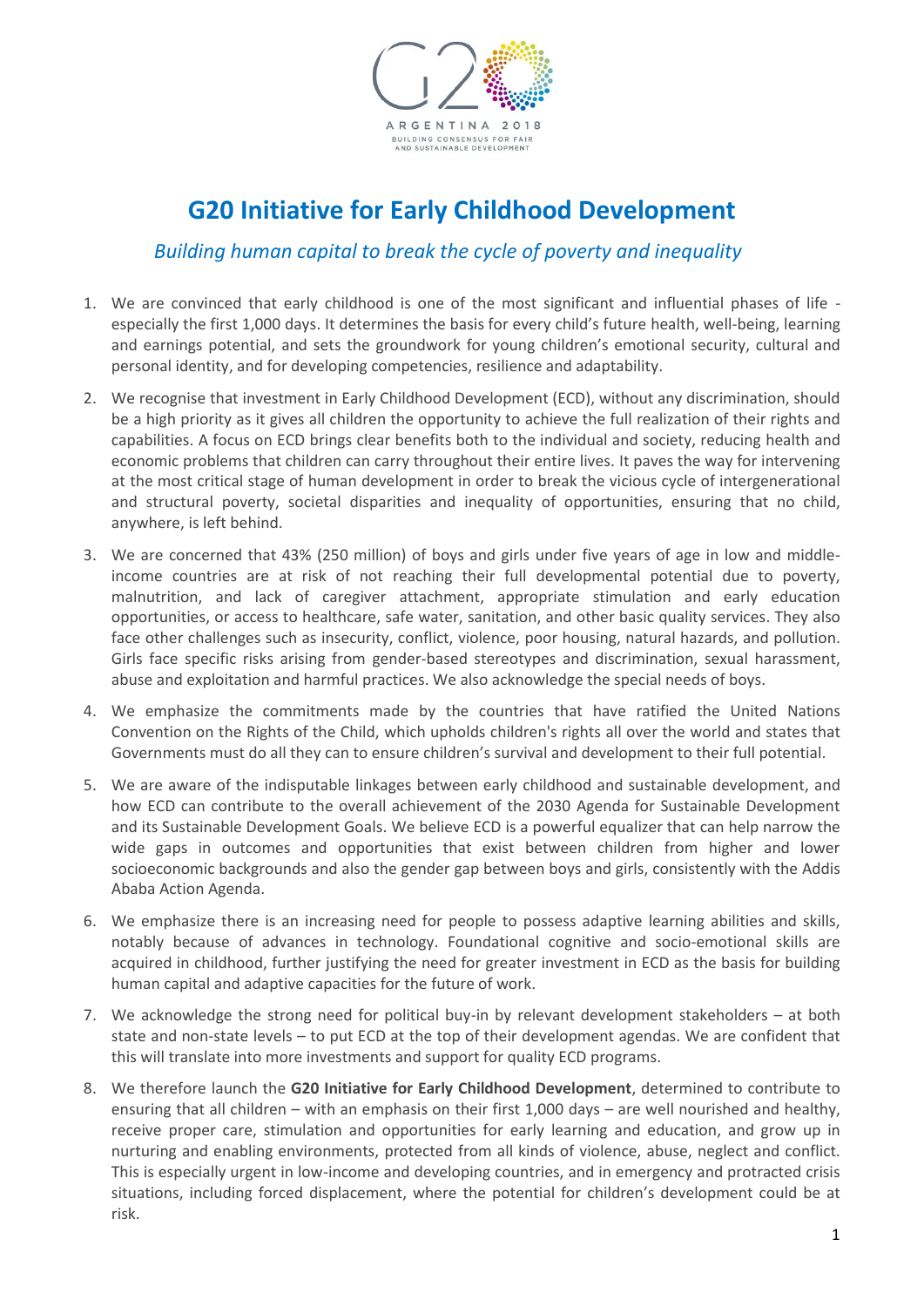#### **Early Childhood Development is a multidimensional issue**

- 9. By launching this Initiative, we recognize that ECD is a multidimensional subject that requires a comprehensive approach and is deeply influenced by nurturing care - health, food security and quality nutrition, responsive caregiving, physical and emotional security and safety, and early learning and stimulation. All these dimensions interact and are mutually reinforcing. We acknowledge the Nurturing Care Framework, launched at the 71st World Health Assembly by the World Health Organization (WHO), UNICEF and the World Bank Group (WBG), in collaboration with The Partnership for Maternal, Newborn & Child Health (PMNCH), the ECD Action Network (ECDAN), and other partners, such as the Inter-American Development Bank (IDB).
- 10.We believe that access to quality primary, preventive and curative **health**care, including the prevention of communicable and non-communicable diseases, and the early identification and assessment of children with the greatest risk of sub-optimal development or development difficulties and disabilities is crucial for all children. In this respect, we must aim at reinforcing social protection and providing access to universal health coverage for all children and women, especially during pregnancy, child-birth and breastfeeding, consistent with national contexts. We affirm the need to provide targeted support for children with disabilities and special needs, and recognize the challenges around young and adolescent mothers. Adequate training of the involved workforce, including frontline workers and service providers in humanitarian settings, should also be sought.
- 11.We stress the importance of good **nutrition** early in a child's life, and even before birth through improved nutrition of women prior to and during pregnancy, which ensures the foundation for children's brain and body development. We also emphasize the importance of breastfeeding as an essential means of ensuring food security and nutrition for infants. We remain concerned that due to malnutrition, 51 million children under 5 years of age are wasted, and 151 million are stunted, while 38 million are overweight or obese. As stated in the "G20 Initiative for Rural Youth Employment", we reiterate that "*a diversified, balanced and healthy diet at all stages of life, particularly during the 1,000 day window from pregnancy to age two, has a lifelong positive impact on the child's growth and ability to learn and to lead [healthy and] economically productive lives*".
- 12.We reaffirm our commitment to work towards the collective goals of ending hunger and achieving food security, improved nutrition, and a sustainable food future in which all people, at all times, have physical, social and economic access to sufficient, safe, and nutritious food, building upon the G20 Food Security and Nutrition Framework.
- 13.We are concerned that today around 70 million children aged zero to six years old have spent their entire lives in conflict zones. We reaffirm that all children should be allowed to develop and thrive in a **secure and safe environment** that is free of condemnation, hostility, exploitation, abuse, neglect, conflict and stress. This includes prevention of child maltreatment and gender-based violence and discrimination, including the elimination of harmful practices such as female genital mutilation and child, early and forced marriage; the promotion of birth registration for every child; the provision of adequate housing and basic services such as safe water, sanitation and hygiene; and efforts to provide environments free of violence, conflict, war, natural and man-made hazards, and pollution.
- 14.We underscore that **responsive care** is one of the most fundamental elements for optimal child development. We recognize that family is the natural and best environment for the growth, development and well-being of children. However, we understand that ECD interventions can be home, centre or community based, formal or informal, and may not include a parental component. We emphasize the importance of providing community and centre-based organized play-based early programs that complement the parents' role. Parents and all caregivers need to be empowered, engaged and supported to promote and demand ECD services, and public policies need to facilitate and stimulate their knowledge, responsibilities and engagement through access to information and resources to give all children the best possible start in life. Childhood disabilities impose a significant emotional and economic demand on affected families and children, especially in places with inadequate infrastructure and access to services and support.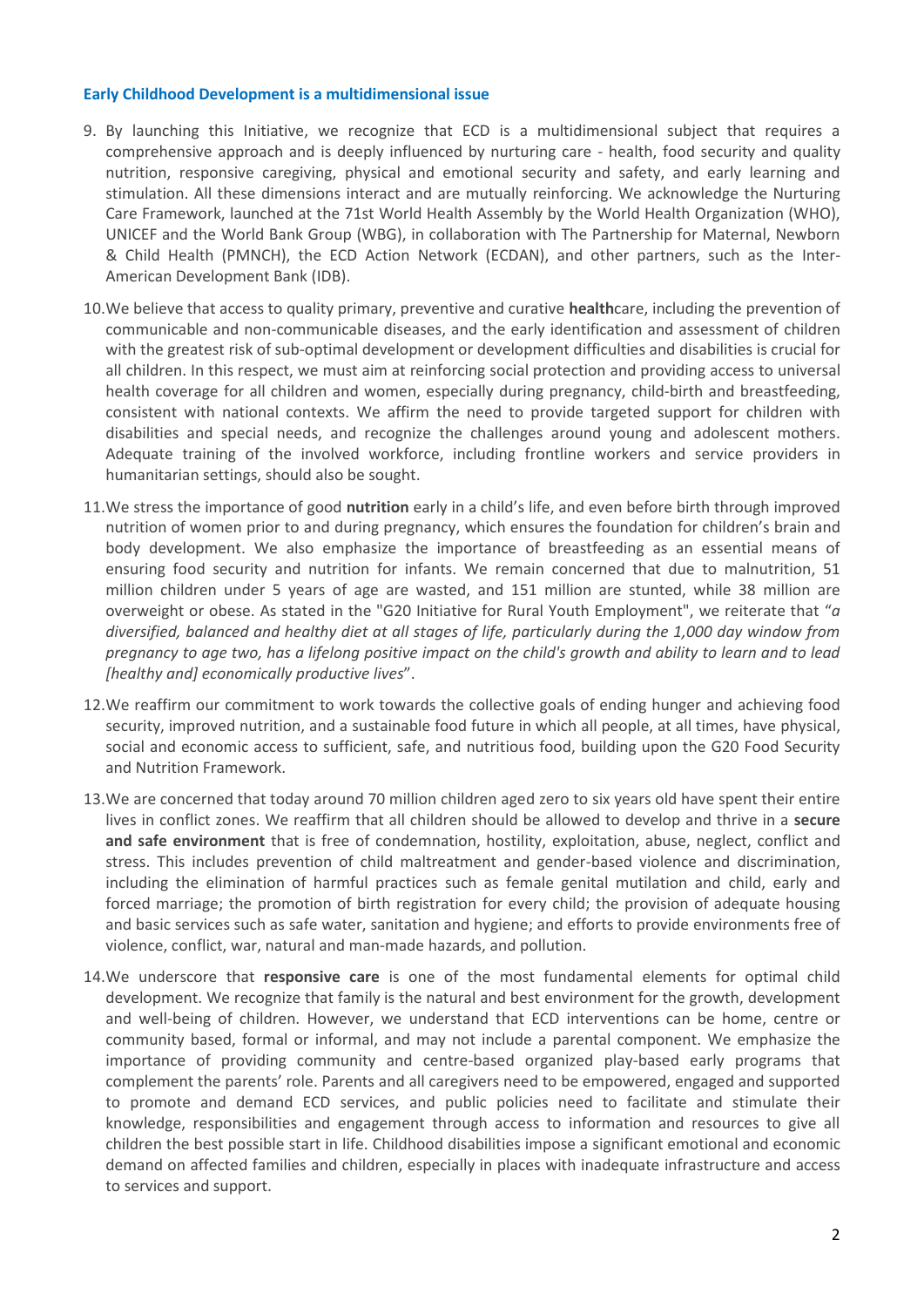- 15.We recognize the necessity for quality and inclusive childcare services. Structural quality in such services depends heavily on the quality of infrastructure as well as on capacity building, decent work conditions and adequate training for caregivers. The capacity of this workforce is central to delivering quality services.
- 16.We remain concerned about the responsibility for unpaid care work falling disproportionately on women and girls, leaving them less time for education, leisure, self-care, political, social and economic participation, paid work and other economic activities. We therefore underscore the importance of offering quality childcare and ECD policies that promote shared responsibilities between parents in caregiving and domestic work, such as paid parental leave. This would increase women's employment and entrepreneurship opportunities, including greater access to decent employment, and young women's access to education, skills development and completion of their studies. These interventions reinforce our strong commitment to further reduce the gender gap in labour force participation rates in line with the related goal committed to in the G20 Brisbane Communiqué and to implement the policy priorities endorsed by G20 Labour and Employment Ministers, which are necessary to ensure women's economic empowerment.
- 17.We recognize the critical role that **early learning and stimulation** play during early childhood, promoting social and cognitive development at the stage when the brain is most receptive to stimulation. Quality ECD programs that guarantee effective stimulation, including the enhancement of parents' and caregivers' capabilities to promote development and learning, are a way of preparing children to benefit from all forms and levels of education. Supportive, child-centred, learner-focused and developmentallystaged transitions from home environments to preschool learning opportunities followed by quality education are the essential ingredients for achieving active participation and meaningful learning for all.
- 18.We acknowledge that a multi-sector and coordinated approach is needed to ensure quality and comprehensive interventions that adequately integrate all ECD dimensions. Government commitment and inter-Ministerial coordination and collaboration between all levels of government are crucial, as well as cooperation between all G20 work streams and initiatives. Other key actors, such as families and communities, civil society, the private sector, international organizations (IOs) and multilateral development banks (MDBs) must be committed towards achieving and sustaining responsive care and a nurturing environment for all children, including newborns and young children with disabilities and developmental difficulties.

# **To this end the G20 will call all relevant stakeholders to action and lead by example in the following key areas:**

## **Financing and Investment**

- 19.We are concerned that despite evidence that targeted investments in ECD save lives, promote social equity and generate higher economic returns than those made later on in the life cycle, investments in early childhood programs remain insufficient.
- 20.We, the G20 countries, therefore stand ready to demonstrate our leadership towards strengthening comprehensive and coordinated inter-sectoral strategies delivered through effective, equitable and sustainably financed ECD interventions. We endeavour to look into our countries' investments in ECD in order to better assign and consider increasing resources to quality programs that consider the holistic approach of ECD, comprising interventions in health, food security and nutrition, gender equality and women's empowerment, responsive caregiving, security and safety, early learning and stimulation, and social protection, especially for those in vulnerable situations, poor households and the informal economy.
- 21.We recognize that there is a need to enhance existing capacities and strengthen institutional ones for designing and implementing quality and evidence-based ECD programs. We call on IOs, MDBs and other financing institutions to identify and strengthen suitable financial instruments, mechanisms and partnerships, including possibilities for new ones but avoiding duplication, and mobilize resources to scale up quality ECD programs in low-income and developing countries based on their national needs and priorities.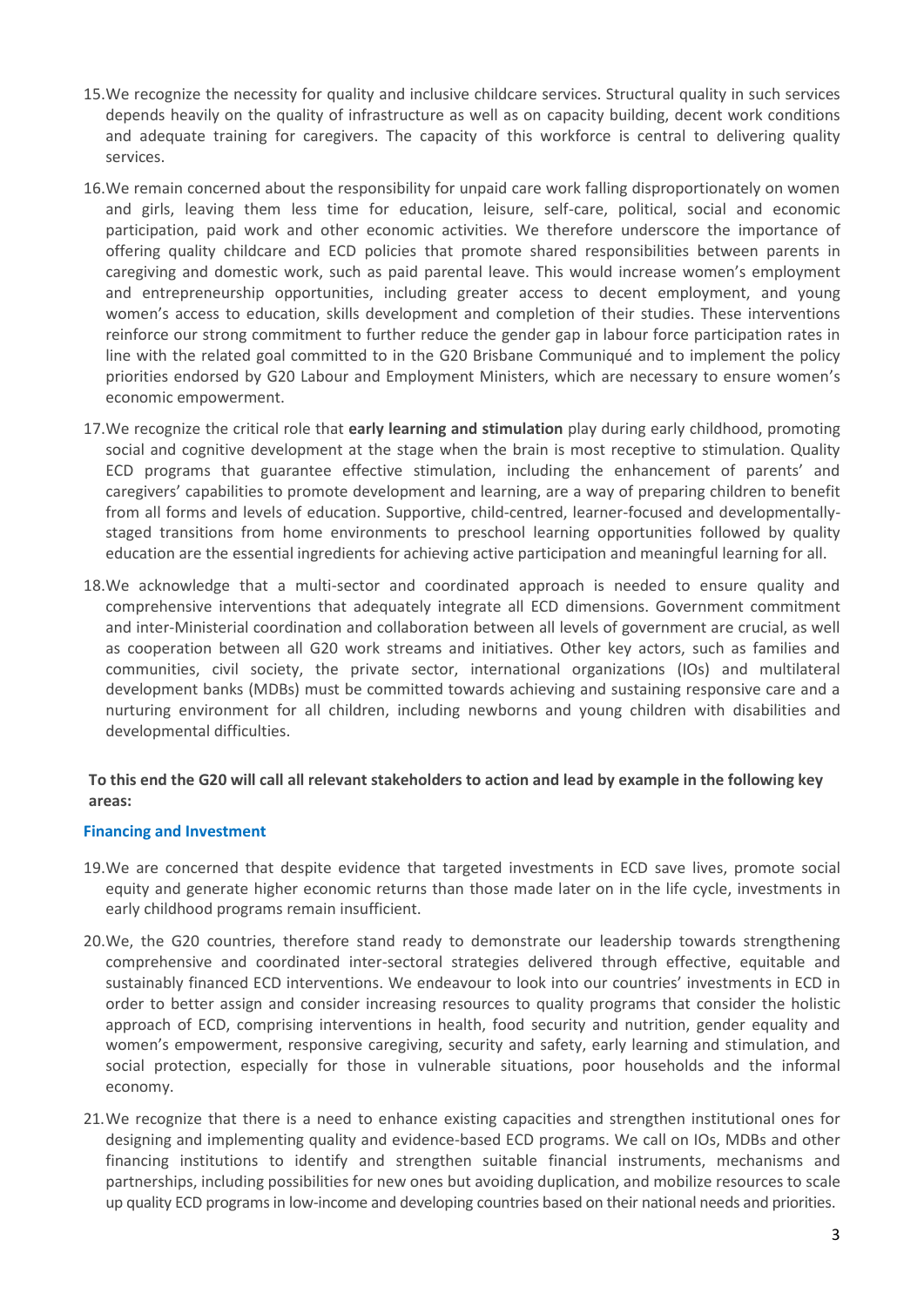- 22.We are aware that private sector engagement and funding is equally important for ECD, and therefore call for private-public partnerships and other suitable frameworks to enhance the contribution of the private and non-state sector in implementing family-friendly policies and increasing access to funding and improving the quality of and access to ECD services.
- 23.We emphasize that investment in ECD is especially needed where young children are most vulnerable, in rural or remote areas and within traditional communities and ethnic minority groups, in low-income countries that lack access to basic services, and in areas that experience conflict, crisis, instability, displacement or deprivation. Fragile contexts are usually characterized by conditions that make it difficult to meet the population's basic needs and ensure all children's well-being. We reaffirm that investing in ECD in these contexts can yield the greatest long-term impact in terms of developmental outcomes and positive results in the full realization of children's potential and capabilities while also helping to eliminate conditions of inequality and deprivation.

# **Data, Monitoring and Evaluation**

- 24.We acknowledge that research on ECD as well as monitoring and evaluating the results and impact of ECD investments, including cost-benefit and cost-effectiveness analyses, can help identify existing and emerging needs and where additional resources are required. Effective research and evidence, including tracking investment, is needed to better inform and target policy decisions and program improvements. It also helps governments and development partners increase their ability to monitor and evaluate programs before and while scaling them up.
- 25.We recognize that there is a data gap in ECD programs that needs to be addressed. In this respect, we will make efforts to support and strengthen existing national efforts to regularly collect data disaggregated by sex, age and other relevant factors according to national capacities and legislations, in order to inform effective ECD programs, particularly in relation to SDG Goal 4.2.
- 26.We welcome and support international undertakings to capture ECD outcomes in population-based surveys and to strengthen systems that can monitor ongoing child development interventions globally, such as UNICEF's Early Childhood Development Index and the inter-agency Measuring Early Learning and Quality and Outcomes (MELQO), among others.
- 27.We also welcome the joint work currently underway between UNICEF, WHO and the WBG towards coordinating and harmonizing the metrics to measure the developmental status of children from 0-60 months. We underscore that building capabilities within government agencies at all levels to collect and use data is equally important.

## **International Cooperation and Knowledge Sharing**

- 28.We renew our commitment to engage in international cooperation as a catalyst for scaling-up and improving the quality and accessibility of multi-sector ECD programs, particularly in supporting low-income and developing countries. To this end, we will coordinate with MDBs, financial institutions and IOs, as well as seek to promote opportunities for collaboration through North-South, South-South and Triangular Cooperation which involve a diversity of actors, resources and instruments.
- 29.We reiterate that a coordinated multi-sector approach is needed to guarantee effective ECD interventions at the appropriate governmental levels of service delivery, finance and accountability. With this in mind, we call on all stakeholders at the local, national and global levels to coordinate efforts to mobilize resources, share lessons learned, exchange experiences, foster innovation, and improve mutual accountability.
- 30.We acknowledge the work of different national, regional and global initiatives, platforms and networks that address the different dimensions of ECD. Among them, the ECD Action Network (ECDAN) works towards ensuring that all young children, anywhere in the world, in any circumstances, are safe, healthy and able to learn. ECDAN gathers more than 80 key partners representing UN agencies (ILO, UNESCO, UNICEF, and WHO), financing institutions (WBG and IDB), Civil Society Organizations and Non-